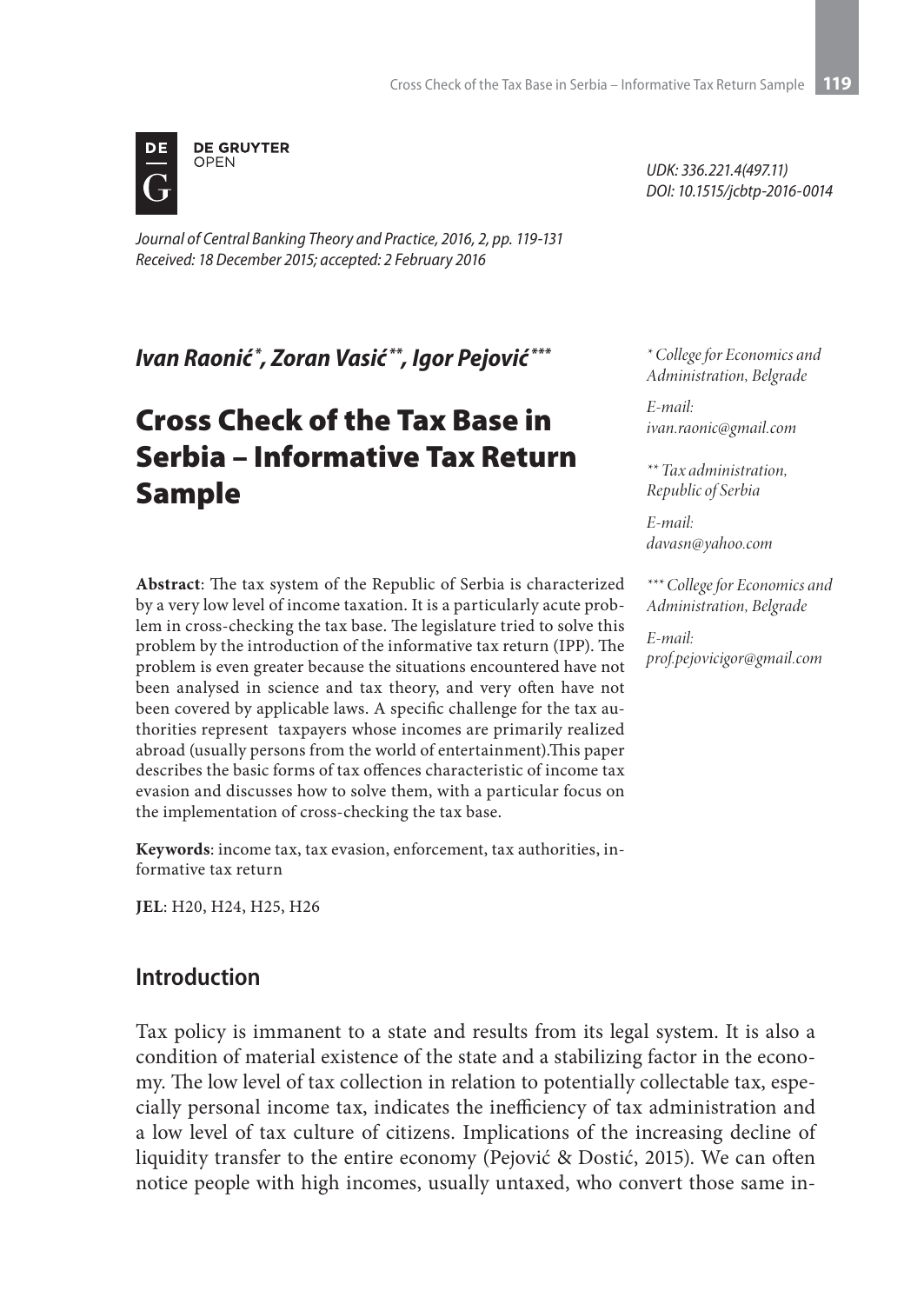comes into extremely expensive real estate and other valuable mobile assets. The expanded coverage of taxpayers and those entities which have acquired enormous revenues with various illegal actions outside the tax system could make a significant contribution to efficiency of the tax policy in Serbia. Of course, this behaviour of citizens, which is reflected in the non-payment of personal income tax, continues in the form of non-payment of property taxes. In this way, the state remains deprived of a significant amount of tax revenue, and the citizens, as taxpayers, are richer at the expense of the state. Over the last few years, however, there has been a marked increase in concern with loses of VAT revenue through evasion and fraud (IMF WP, 2007). Unregistered tax payers who have intentionally or accidentally disconnected themselves from the tax system must be detected and included in the register of taxpayers.

Although personal income tax, and especially property taxes, represent less generous tax forms, with respect to taxes on consumption (VAT and excise duties), the attention of the tax authorities cannot remain outside the zone of interest of collection of these two tax forms. On the other hand, the tax collection system in Serbia has not been on a satisfactory level for many years. The inefficiency of the collection system is reflected both in personnel and in technical and technological terms, which will be discussed in more detail below. Spreading enforcement risk across multiple taxes may thus reduce the overall exposure of the fiscal system to revenue losses from evasion. (Keen & Smith, 2007).

In an attempt to improve tax collection, the legislator has stepped up its activities in order to provide more accurate and more comprehensive abstraction of citizens' incomes through the implementation of an information tax return. The meaning of the mentioned tax return is the possibility of the tax authorities to inspect a taxpayer`s property which exceeds the value of 35 million dinars. In the next step, assets of the taxpayer as at 31December of the current year would be compared to assets on 1 January of the current year, and if the taxpayer cannot prove the origin of the differences in assets, a personal income tax in the amount of 20 percent is to be charged.

## **1. Legal framework**

At the very beginning, it is important to note that an information tax return does not determine the tax liability, but it is used as information to the tax authority about the amount of the taxpayer's property. So the informative tax return is only the first step, and a starting point for further determination of the tax base using the cross valuation method.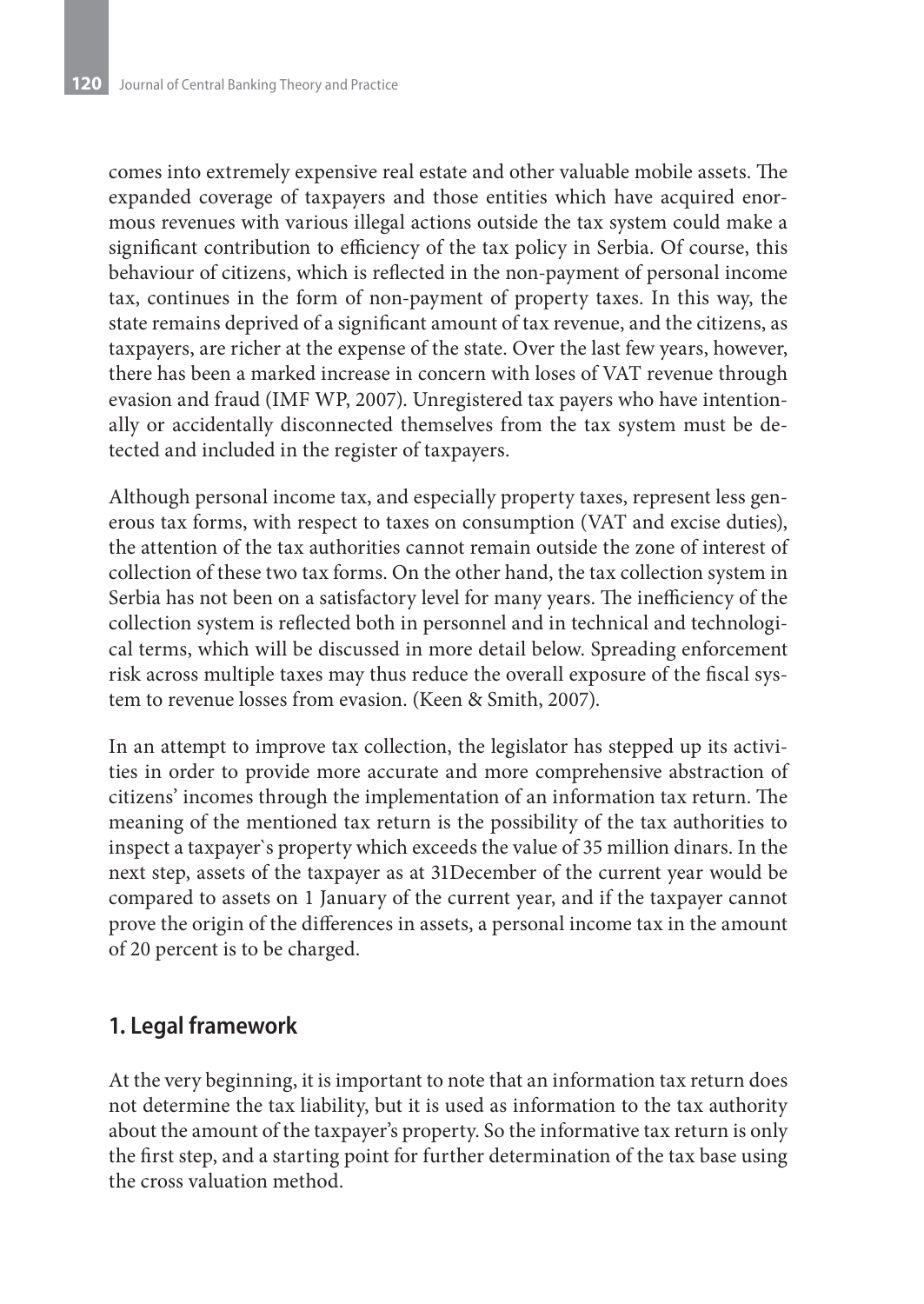Normative acts which regulate the issues of Informative tax returns are the Law of Tax Procedure and Tax Administration and the Ordinance on informative tax return (the Ordinance), the latter as a bylaw. Changes related to various fiscal forms induce different effects on tax service development. (Pejović & Jovanović, 2013). The Law on Tax Procedure and Tax Administration defines the information tax return as a report containing information relevant to the determination of tax liability of applicants. The data is considered, especially data on assets worth more than 35 million dinars, on status changes, business activities and financial transactions of the person who has submitted an informative tax return.

The Ordinance on informative tax return closely regulates the aforementioned problem, so it is prescribed that the information relevant to the determination of the tax liability of the applicant for informative tax returns is that which considers the asset of natural persons, whose total value in the country and abroad, on January 1st 2013, exceeds 35,000,000 dinars, and the assets of natural persons tied to the taxpayer, in tax terms.

Natural persons - taxpayers filing the application are considered:

- 1. payers of personal income tax in accordance with the law governing personal income tax, except for taxpayers who have only the citizenship of another country, and who are sent to work in the Republic of Serbia, or which are as addressed persons employed in the Republic of Serbia,
- 2. payers of property tax in accordance with the law governing property taxes.

Persons tied to the taxpayer filing the application are his/her family members, namely: the spouse, parents, children, adopted children and adoptive parents.

Assets involved in the tax base are considered:

- 1. real estate;
- 2. shares and stakes in the legal entity;
- 3. equipment for carrying out activities, the property of taxpayers filing the application, regardless of whether the taxpayer filing the application uses it for carrying out activities;
- 4. motor vehicles, boats and aircraft;
- 5. savings deposits and cash;
- 6. other property rights, as follows:
	- (1) real rights on real estate (usufruct, right of use or right of use "timesharing", the rights on long term lease, the right to use construction land);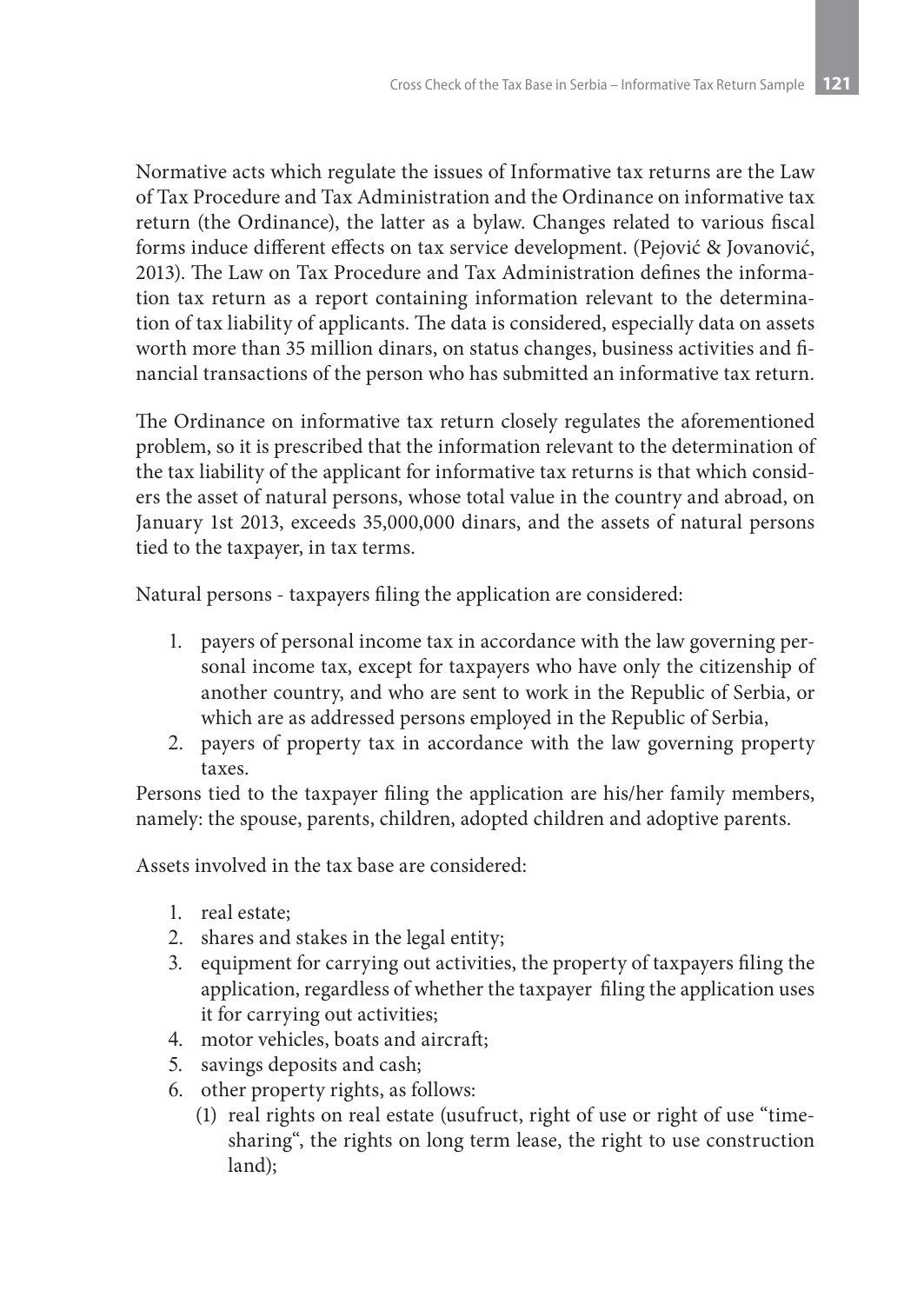- (2) copyright in the written part, dramatic, dramatic-musical, musical, and film work, work of art, computer programs and copyright related rights (rights of performers, producers of phonograms, producers of videograms, broadcast producer and producer of the database);
- (3) right to patent, trademark, model, sample, geographical indications and technical improvement;
- (4) the license;
- (5) right of ownership of other movable goods having in the value exceeding 550,000 dinars.

Real estate refers to all types of land, growing crops (orchards and vineyards), buildings, special parts of buildings, garages and garage places outside of buildings, sports facilities (stadiums, halls, swimming pools, etc.) and sports fields.

Total assets and their value are reported with balance as on January 1, 2013.

For the purposes of filing an information tax return, the taxpayer filing the application determines the value of the assets on the basis of prices that could be achieved in case of the sale of the assets on the market, on the day of January 1st, 2013.

Finally, the Ordinance provides that a taxpayer filing the application is required to submit an informative tax return for the period from January  $15<sup>th</sup>$  to June  $30<sup>th</sup>$ , 2013.

This method of determining the tax base is regulated by the Law on Tax Procedure and Tax Administration, which stipulates that the tax base is determined as the difference between the value of assets at the end and the beginning of the calendar year reduced by the amount of the reported income and the value of assets acquired by inheritance, gift or in any other legal unencumbered way, as well as the amount of revenue which is subject to personal income tax which is not included in the taxation of the annual personal income tax, which the taxpayer or another person points out (reports) and provides appropriate material evidence.

The value of assets at the beginning of the calendar year is the sum of total value of assets with balance as at 1 January of the calendar year.

The value of assets at the end of the calendar year is the sum of the total value of assets as at 31 December of the calendar year, increased by the value of property acquired with encumbrance in the calendar year, or disposed of with encumbrance or unencumbered, as well as for funds that the taxpayer used to purchase the property on behalf of third parties in the calendar year.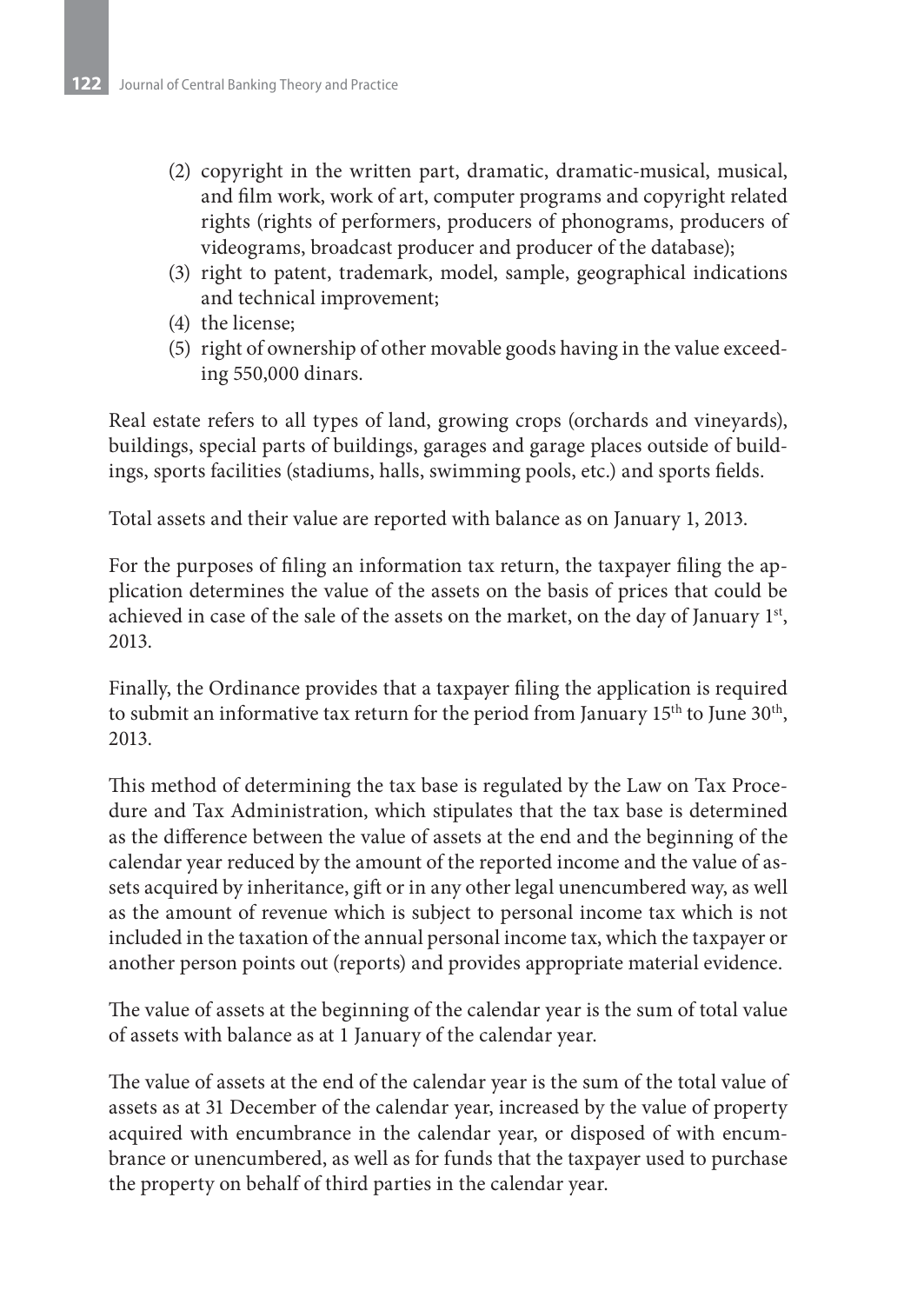The tax base determined in such a manner represents unreported income, which is taxed as other income, in terms of the law which regulates personal income tax, without granting standard costs.

According to data from the Tax Administration of the Republic of Serbia, 3,773 tax returns were submitted. It is not so strong commitment as in developed countries. (Grubišić & Pejović, 2012).

In addition, during the control process, the Tax Administration revealed 439 persons who did not file a tax return, and the value of their assets exceeded 35 million dinars. The value of unreported property, determined in the control, amounted to 1,473,661,802.65 dinars. A request to initiate violation proceedings was submitted against 12 persons for not filing information tax returns and the imposed penalties amounted to 42,209,854.08 dinars.<sup>1</sup>

As it can be seen, at this phase of tax procedure the Tax Administration is focused primarily on the determination of facts with regard to which taxpayer was obliged to submit a tax return, and failed to do so.

# **2. Determination of tax liability**

At this point, we will first review the specific issues that arise from Information tax returns, which can significantly affect the amount of the tax base, and thus the height of the tax liability. Growth over the long term cannot be explained as simply the consequences of accumulation of aggregate factors (Bogetić, Pejović & Osorio-Roddarte, 2013). In technical terms, a proper establishing of the tax base and a precise definition of tax exemptions is required.

The main problem that occurs in filling the application is the data on the values of assets owned by the taxpayer. In countries with poorly developed institutions of the system and the economy in general, a big problem is the lack of asset markets, whether it is about real estate, equipment, securities, etc. In this regard, taxpayers are faced with an extremely thankless task of entering data about the "market" value of their assets themselves, while there is almost no market for any of the listed assets.

On the other hand, the Tax Administration often takes a very rigid attitude about the value of property, all in order to collect as much tax revenues as possible. For

<sup>&</sup>lt;sup>1</sup> Ministry of Finance, Tax Administration, Central Office, Control Sector, Belgrade, May 2015.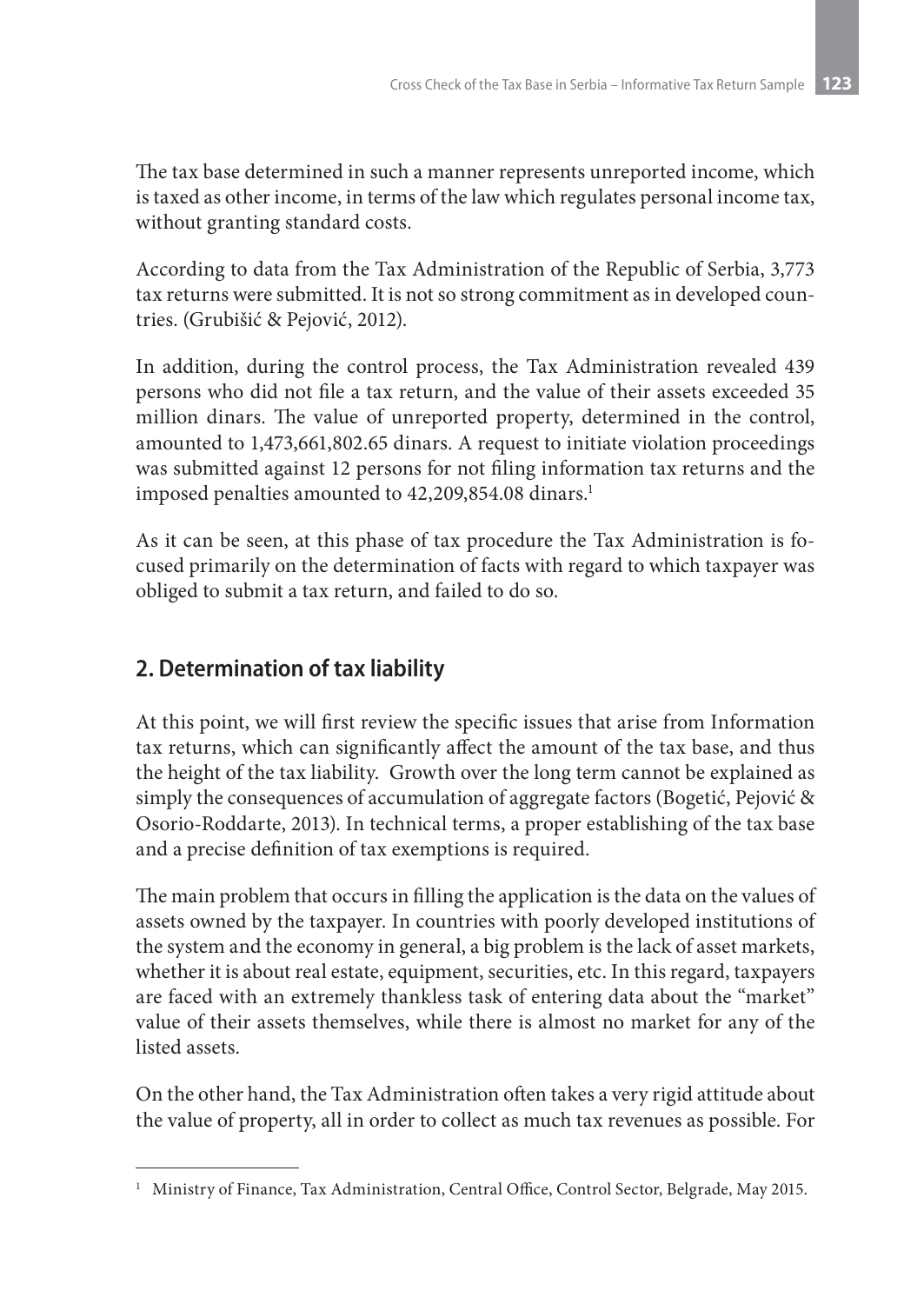example, in determining the tax liability to be charged, the Tax Administration considers higher prices of real estate than their market prices, as well as extremely ungrounded prices of used cars, as advised by the Automotive Association of Serbia, and the like.

Thus, there is an indisputable intention of the tax authority during the introduction and implementation of IPP, but it is necessary to perceive the problem from different angles, and make some corrections.

Certain aspects that significantly affect the issue of the IPP, and therefore the cross-check of the tax base are considered below.

### **2. a) Staffing aspect of the Tax Administration**

**The first problem** that arises is insufficient staffing of the Tax Administration which administers the said tax form. Given the complexity of the matter, it can be clearly concluded that with an insufficient number of employees it is almost impossible to administer this specific tax form.

**The second problem** that has been identified is the existence of certain standpoints of the Tax Administration. It is particularly acute in part Ia / II Informative Tax Return - Information about shares, where tax administration takes an utterly erroneous stand about a company`s equity. The attitude of the tax authority is that the value of shares in the amount of the founding capital registered with the Serbian Business Registers Agency should be entered in the relevant section. In doing so, two important aspects are completely ignored:

- 1) A company`s equity represents the difference between assets and liabilities; in other words, in the company's equity, other items from the balance sheet must be entered in addition to the initial capital, as well as other capital, and therefore retained earnings. This is certainly gaining in importance if one bears in mind that limited liability companies are not obliged to distribute their profits after the adoption of financial statements at the companies` General Meetings.
- 2) Many companies have loss in their balance sheets that exceeds manifold the equity amount, so we have a situation that a certain business organization generally has no equity at all.

Now let us look at the example of a hypothetical balance sheet to see what kind of error the Tax Administration makes and how material it is, by neglecting the mentioned facts, with an assumption that a company is founded by one owner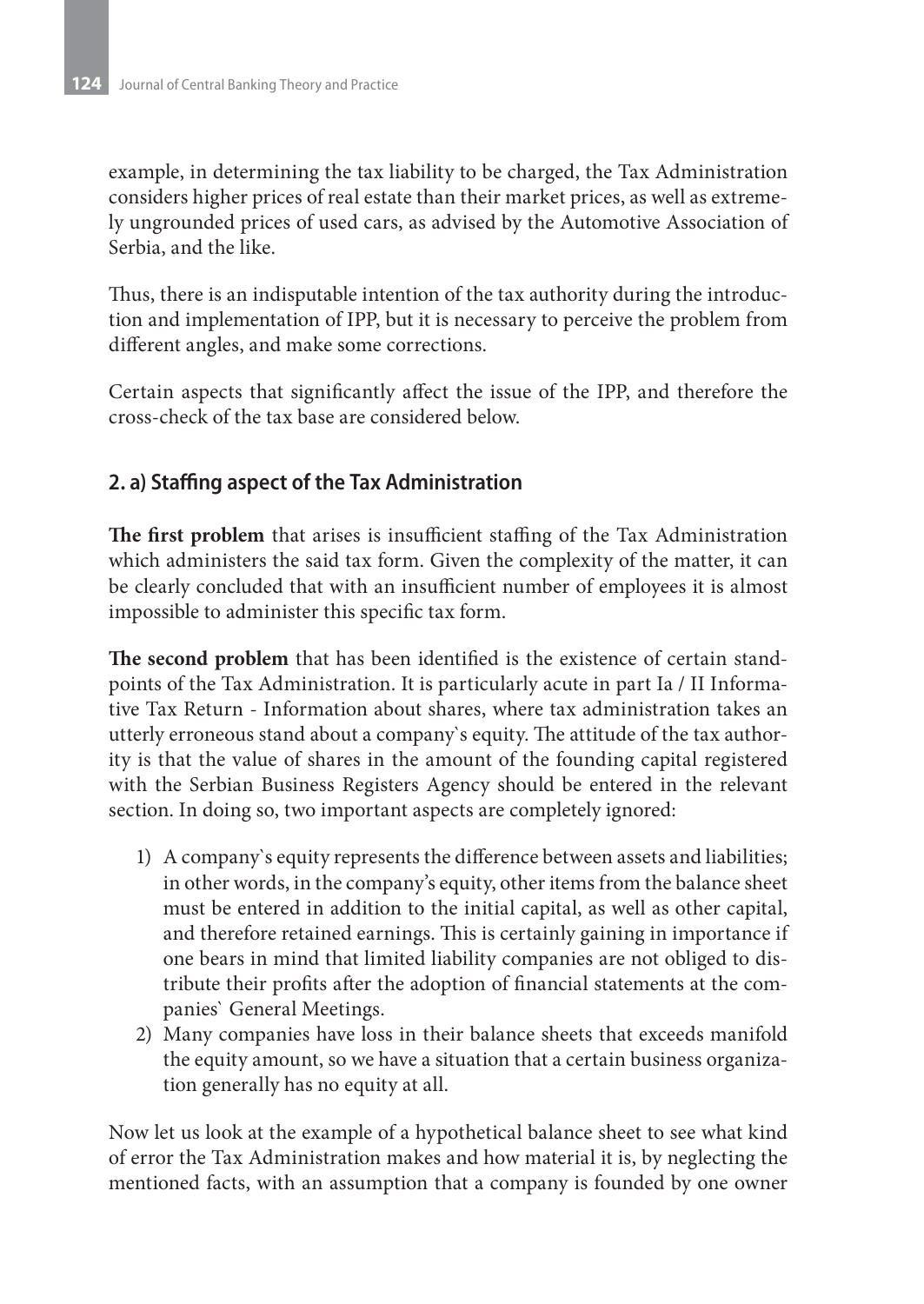who paid the legally prescribed amount for the establishment of the company of 500 euros. The exchange rate at 1:100, as shown in Table 1, will be applied for the purpose of this example.

| <b>ASSETS</b>      |            | <b>LIABILITIES</b>       |            |
|--------------------|------------|--------------------------|------------|
| Description        | Amount     | Description              | Amount     |
| 1. Production hall | 10,000,000 | 1. Equity                | 50,000     |
| 2. Equipment       | 2,000,000  | 2. Retained earnings     | 7.450.000  |
| 3. Receivables     | 500,000    | 3. Long-term liabilities | 5,000,000  |
| `otal·             | 12,500.000 | Total:                   | 12,500,000 |

**Table 1: Hypothetical balance sheet with reported retained earnings**

Thus, the owner of the given company has a value of equity of 7.5 million dinars, which is as per the assumed exchange rate 75,000 dinars, not 50,000 dinars or 500 euros as the tax authority claimed. If the owner of the company also has other assets in the amount of e.g. 280,000 euros, he will be required to file the IPP.

On the other hand, if we apply the wrong logic of the tax authority, the mentioned person will not be obliged to file the IPP because the total value of the assets is 280,500 euros. In this way, the tax authority overlooked a serious number of taxpayers whose assets exceed the amount of 350,000 euros.

Now, on the hypothetical balance sheet, we are going to analyse also the incorrectly taken position of the tax authority, which is a serious detriment to the taxpayer. This is a case where the company has shown a loss above capital, as shown in Table 2.

In this case, not only does the company owner not have any equity in the given company, and thus his shares are of no value, but the value of equity is negative in the amount of 1.5 million dinars, which implies that the elementary economic logic implies that bankruptcy should be declared.

| <b>ASSETS</b>         |           | <b>LIABILITIES</b>       |           |
|-----------------------|-----------|--------------------------|-----------|
| Description           | Amount    | Description              | Amount    |
| 1. Production hall    | 3,000,000 | 1. Equity                | 7.500.000 |
| 2. Equipment          | 500,000   | 2. Retained earnings     |           |
| 3. Receivables        | 0         | 3. Loss till capital     | 7,500,000 |
| 4. Loss above capital | 1,500,000 | 4. Long-term liabilities | 5,000,000 |
| Total:                | 5,000,000 | Total:                   | 5,000,000 |

**Table 2: Hypothetical balance sheet with reported loss above capital**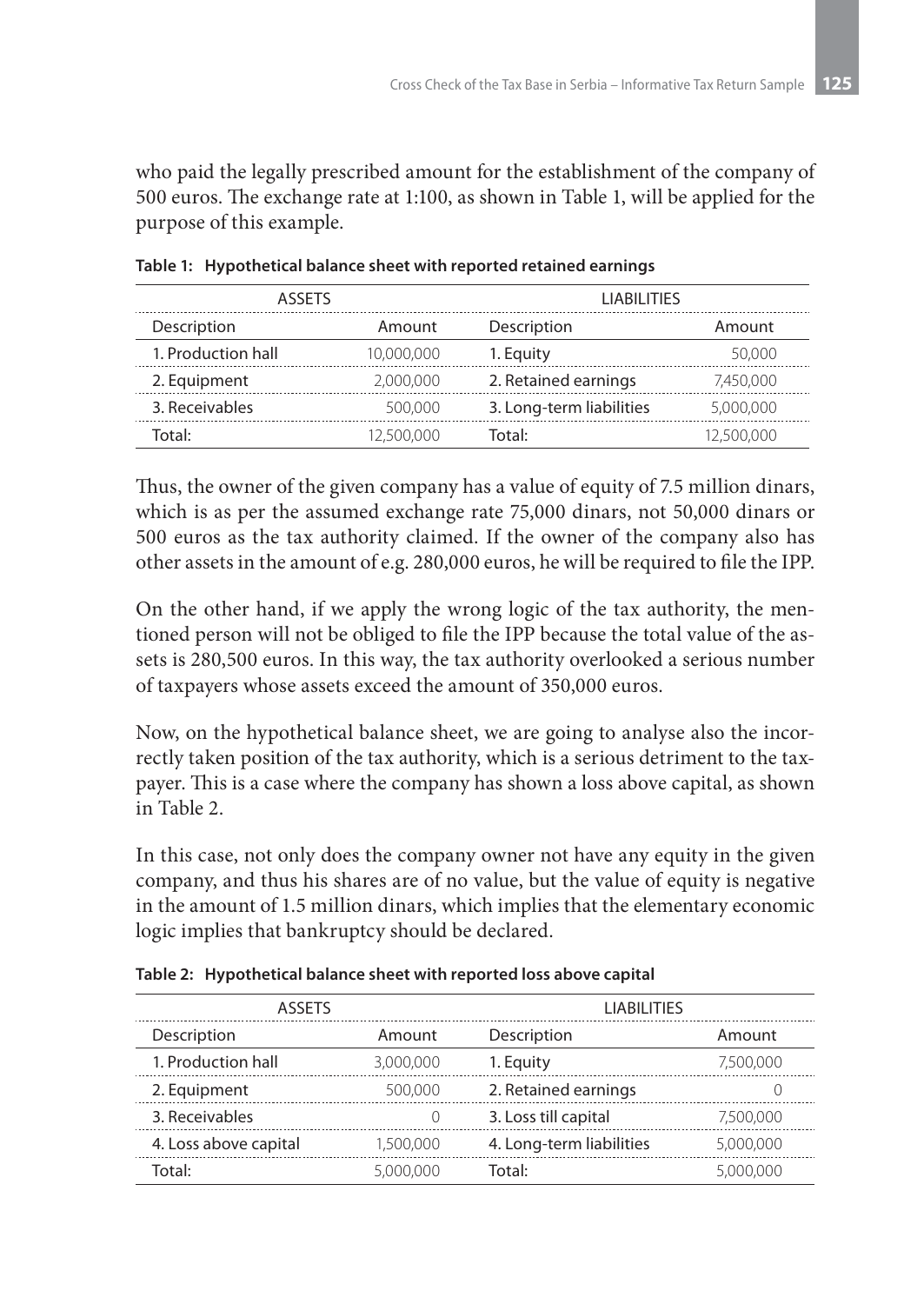If we now apply this wrongly taken attitude of the tax authority, the company owner would have to fill in the amount of 7.5 million dinars under the rubric which refers to the value of shares, which is absolutely wrong, and thus his tax base has been increased without any foundation.

#### **2. b) Technical - technological aspect**

The Tax Administration has a need to exchange data with a large number of external systems, either to send data to these systems or to receive it from them. The Tax Administration has to grant tax incentives to support economy. (Fabris & Pejović, 2012) These systems are: the National Bank of Serbia, the Serbian Interior Ministry, Customs Administration, the Treasury, the Pension Fund, the Department of Statistics, the Business Registers Agency, the Central Securities Registry, the Republic Geodetic Institute - Real estate cadastre, and others. Although the information interconnection with state authorities is evident, the question is whether this networking is sufficient or whether it is necessary to interconnect the Tax Administration with a larger number of public institutions. In addition, a large problem is the quality of information that the Tax Administration receives in cooperation with the aforementioned state institutions. A large amount of incorrect data complicates the work of the Tax Administration, postpones tax control or leads to unnecessary controls.

These problems should be addressed from the perspective of the place, role and importance of the Tax Administration in the financial system of the country, especially if we keep in mind what position the tax authorities enjoy in most developed countries.

Namely, technical - technological equipment of the Tax Administration is particularly gaining in importance as a preventive measure against tax evasion, and in concrete case, the importance is reflected in those situations when taxpayers with significant assets have avoided submitting the IPP. For example, with adequate field control, as well as other measures and procedures, the Tax Administration in cooperation with the real estate cadastre can identify taxpayers who have avoided submitting the IPP, and in further work to identify and bill the avoided tax liability.

Now let us look at a hypothetical example to see what practical problems arise during the cross-check of the tax base, as well as the challenges which are posed to the tax authorities.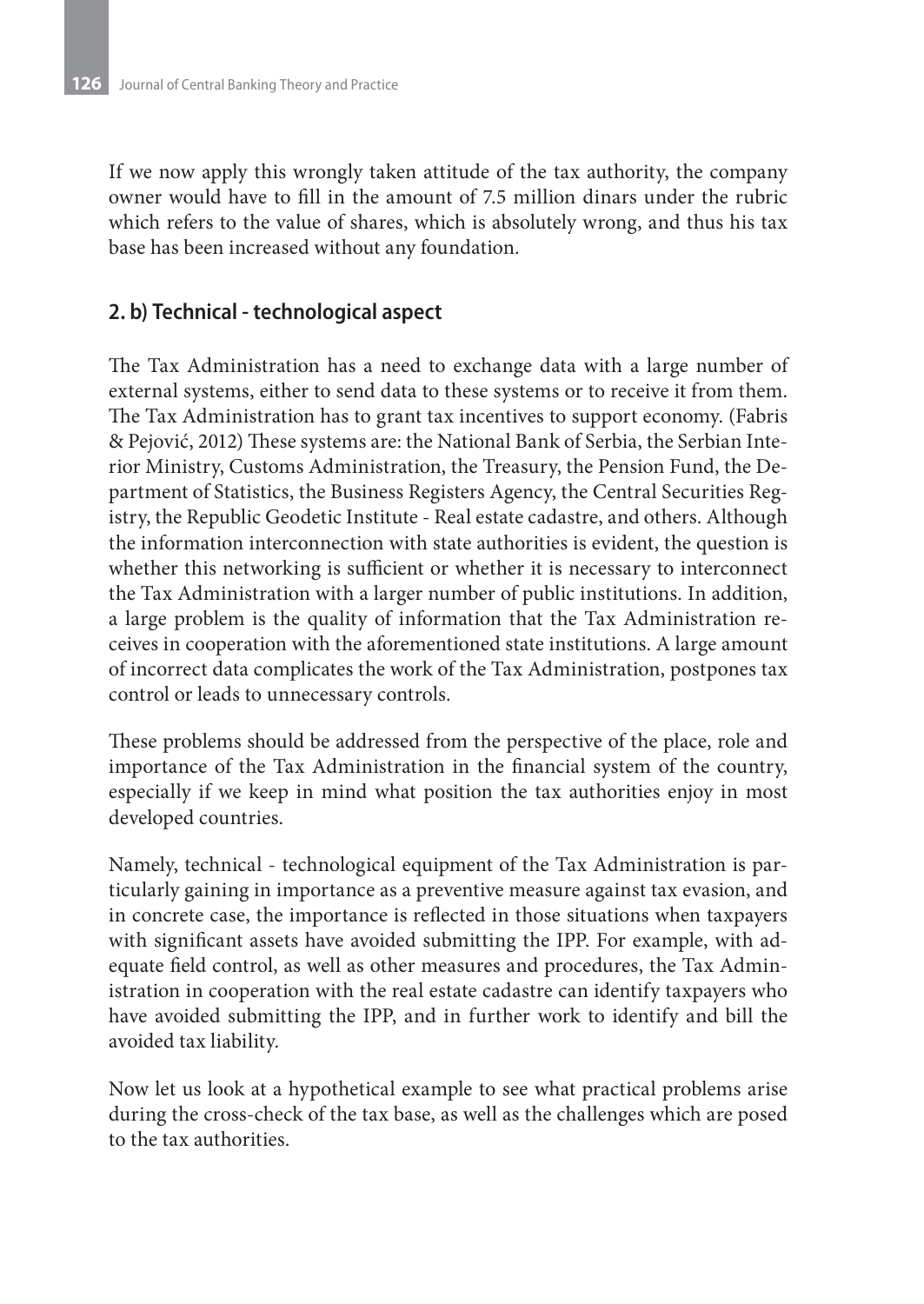## 2.b.1) A case where a taxpayer has filed the IPP

According to the law, the tax authority should determine a possible difference in a taxpayer's property as at 1 January and as at 31 December, and if this difference exists, it is necessary to determine whether the taxpayer has reported assets acquired from legitimate revenues. Also, in accordance with the legal provisions, legitimate revenues are those revenues on which the corresponding taxes have been calculated and paid.

For the purposes of this example, we will assume that the taxpayer has reported the following assets:

- 1. Building total floor area of 300m<sup>2</sup>, constructed in 2007,
- 2. Passenger car dated 2006,
- 3. Shares in the company XYZ doo Belgrade, 100% of shares, share capital 500 euros in dinars.

**The first condition** for accurate determination of possible tax liabilities, which the tax authorities face, is determining the realistic value of the property. This primarily means to determine the real value of movable and immovable property of a taxpayer, bearing in mind the underdeveloped assets market in Serbia.

In addition, as already mentioned, the treatment of capital is an extremely important item when determining the value of property of the taxpayer. In this regard, it is necessary to treat the value of equity as described earlier in this chapter.

**The second condition** represents establishing the source of the taxpayer's income. The paid-out amount of the taxpayer's income must be clearly defined from the tax return PPP PD. Special care must be taken of received income which is not included in the taxation of annual personal income tax, bearing in mind the legal provisions. This is especially important when one takes into account the frequency of errors in the determination of tax liability for the annual personal income tax.

Finally, a tax return for the annual personal income tax should be considered as a correction factor.

Assume the following:

• the difference in assets as at 01/01 and as at 31/12/2013 is 0.00 dinars,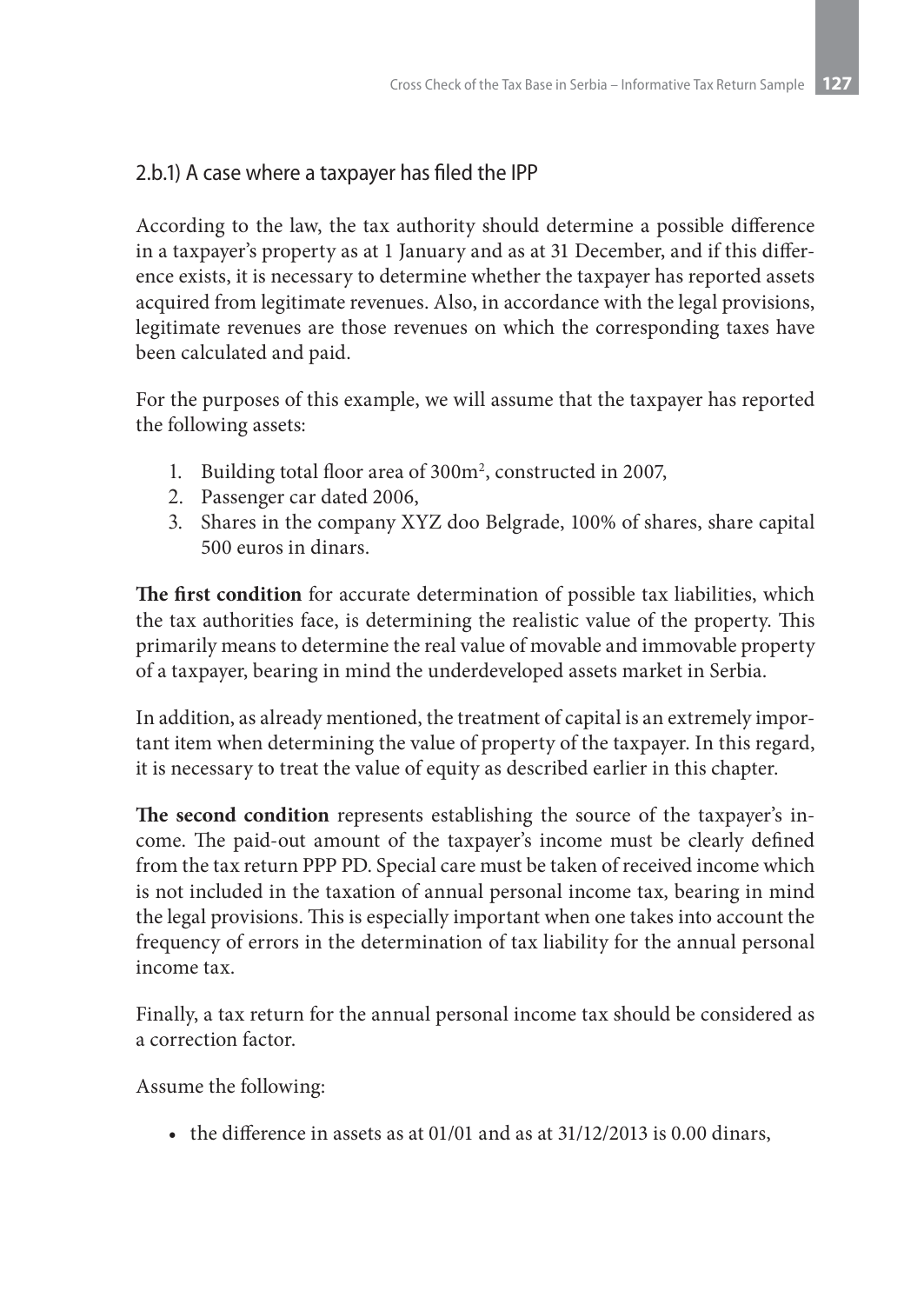- the taxpayer acquired assets during the period for which the statute of limitations and determination and collection of taxes of 5 years has already occurred,
- the taxpayer has no evidence that the assets were acquired from the income on which timely tax has been paid.

Adhering to the legal provisions, there was no increasing the value of assets for the period of submission of the IPP, and therefore there is no tax liability.

On the other hand, the taxpayer has no evidence of "legally" acquired property and there is no evidence that personal income tax has been paid, so the question is, whether this is the way in which taxpayers legalize illegally acquired property?

#### 2.b.2) A case where a taxpayer has not filed the IPP

In this case, the situation is quite complicated, as with any other form of tax evasion. The tax authority has to face a challenge both from the aspect of personnel issues, and in terms of technical equipment.

**The first possible** direction in which the tax authority should act is to establish a database of taxpayers which will be linked to other government institutions, the Ministry of Interior, the Directorate for Prevention of Money Laundering, the Republic Geodetic Authority, Local Tax Administration, etc. On the basis of available data in the office control procedure, it is necessary to continuously carry out cross-checking of possible increase in taxpayer's assets at the end of the year, with belonging revenues of the taxpayer. In this way, the situation of failure to file tax returns and tax evasion would be prevented. The other side of the coin is that jurisdictions with weak money laundering frameworks could be rated noncooperative or high risk even if they do not have a severe problems with money laundering, but rather that they lack the resources to implement the framework recommended by FATF<sup>2</sup> (Marriage, 2013).

**The second potential**, and substantially more complicated, course of action is fieldwork. As a part of regular activities of the onsite control, targeted emergency examinations and collected information would help identify luxury assets of taxpayers. The next step would be to check the collected data via the information base, and if it is indeed the undeclared property, the next step would be the determination and collection of tax liability.

<sup>&</sup>lt;sup>2</sup> The financial action task force (FATF)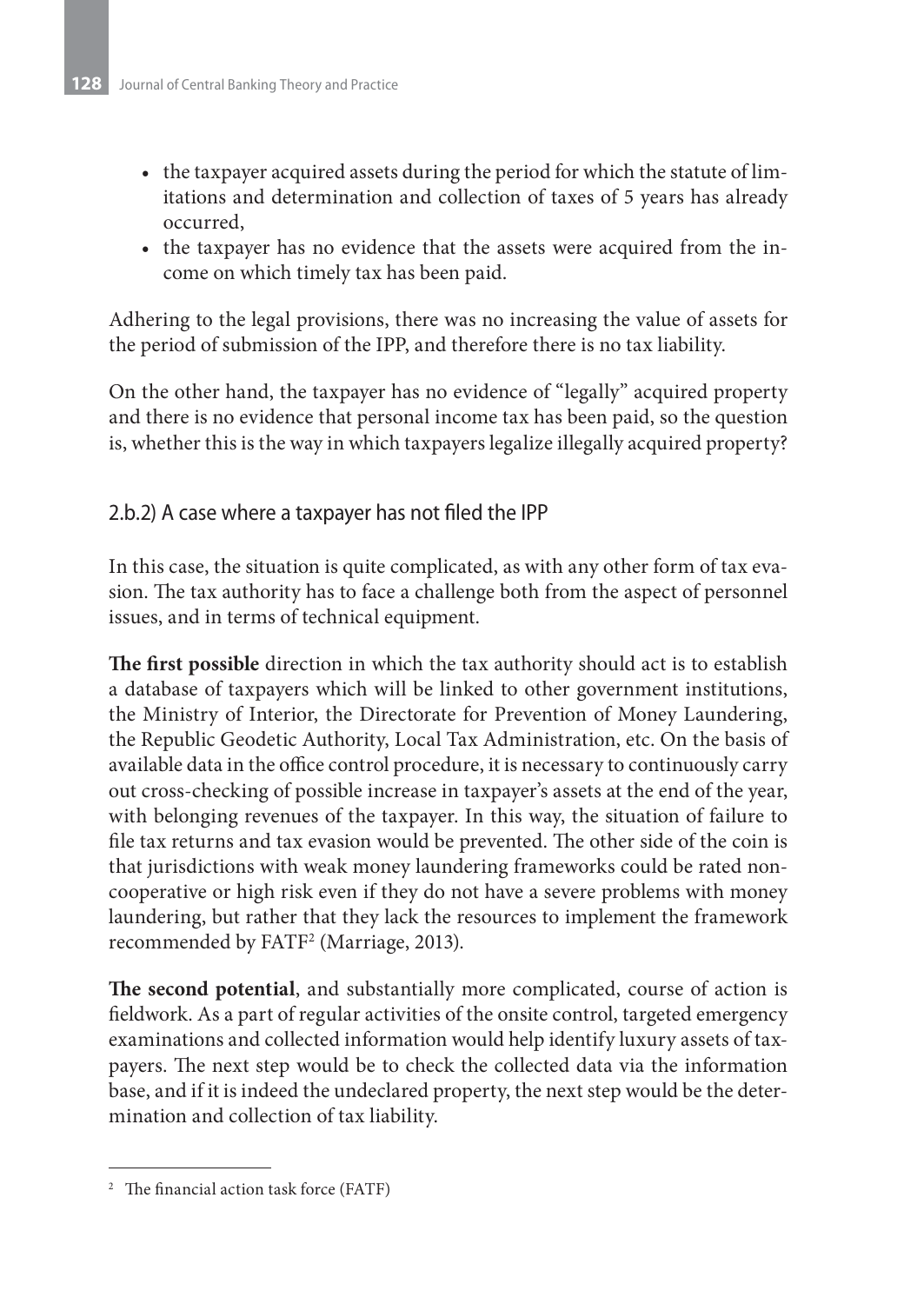# **Conclusion**

Serbia, as other countries in the Balkans, is not a suitable environment for the assessment and collection of taxes and control of tax compliance. Because of that the tax personnel, especially those most qualified ones often leave their job. For these reasons, the Tax Administration is faced with constant hiring of new staff and their training for jobs that they are supposed to perform. The use of forensic accounting experts in tax litigation is an emerging field. (Muehlmann, Burnaby&Howe, 2012) Periods of transition and crisis are painful themselves, both in economic and social terms, and are accompanied by many irregular procedures of taxpayers. During such periods, people who have enough courage to get involved in business adventures appear as bearers of economic activity. Such people often cause great difficulty to the economic system due to the lack of expertise, knowledge of taxes and other regulations, and sometimes because of their mentality. Putting nonstandard and unusual behaviour of taxpayers in the foreground causes adjustment in the way that tax administration performs its activities. The problem is even greater because the situations that are encountered have not been analysed in science and tax theory, and very often have not been covered by applicable laws.

In an attempt to improve tax collection, the legislator has stepped up its activities in order to provide more accurate and more comprehensive overview of citizens' incomes through the implementation of the information tax return (IPP).

The issue of the IPP implementation, and thus the cross-check of the tax base, are influenced by many factors, and these stand out in particular:

- **Staffing aspect of the Tax Administration** which is reflected in insufficient staffing of the Tax Administration, which administers the mentioned tax form. In addition, employed tax officials are exposed to various temptations, from threats to bribery. Apart from that, the tax authority has not had sufficient support in the political structures of power in recent years, which is another aggravating factor for its efficiency.
- **Technical technological aspect** which is reflected in the lack of informational interconnections with the Tax Administration and other state institutions. A separate issue is what kind of quality of information the Tax Administration receives in cooperation with other state institutions. If you enhance the exchange of information, adequate cross-check of possible increase of the taxpayer's assets at the end of the year with the belonging incomes would be carried out already within the office control. In this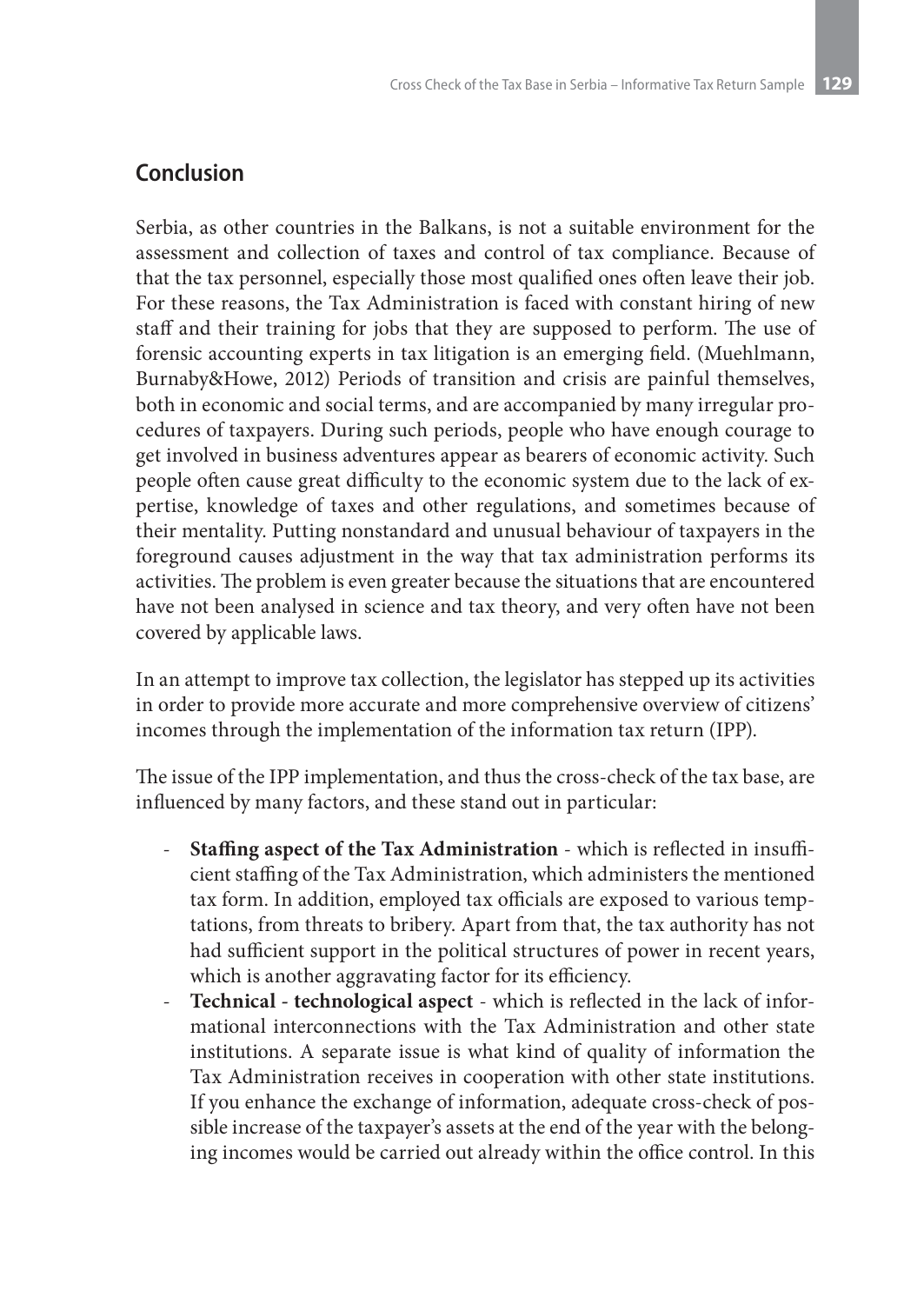way, preventive actions would be taken and avoidance of payment of tax liabilities would be prevented.

A specific challenge for the tax authorities represents taxpayers whose incomes are primarily realized abroad (usually persons from the world of entertainment). In this regard, the tax authorities must be specifically trained in the field of international treaties on avoidance of double taxation. It is particularly important that the aforementioned contracts are interpreted appropriately, and bearing in mind that the tax systems differ by the country, each country defines and treats a particular type of income differently.

In any case, when determining the tax base by the method of cross-checking, it is necessary to make a comprehensive review of taxpayers` income.

The most important request which is placed before tax authorities is the frequency of tax controls, bearing in mind the statue of limitations for determining and collecting taxes.